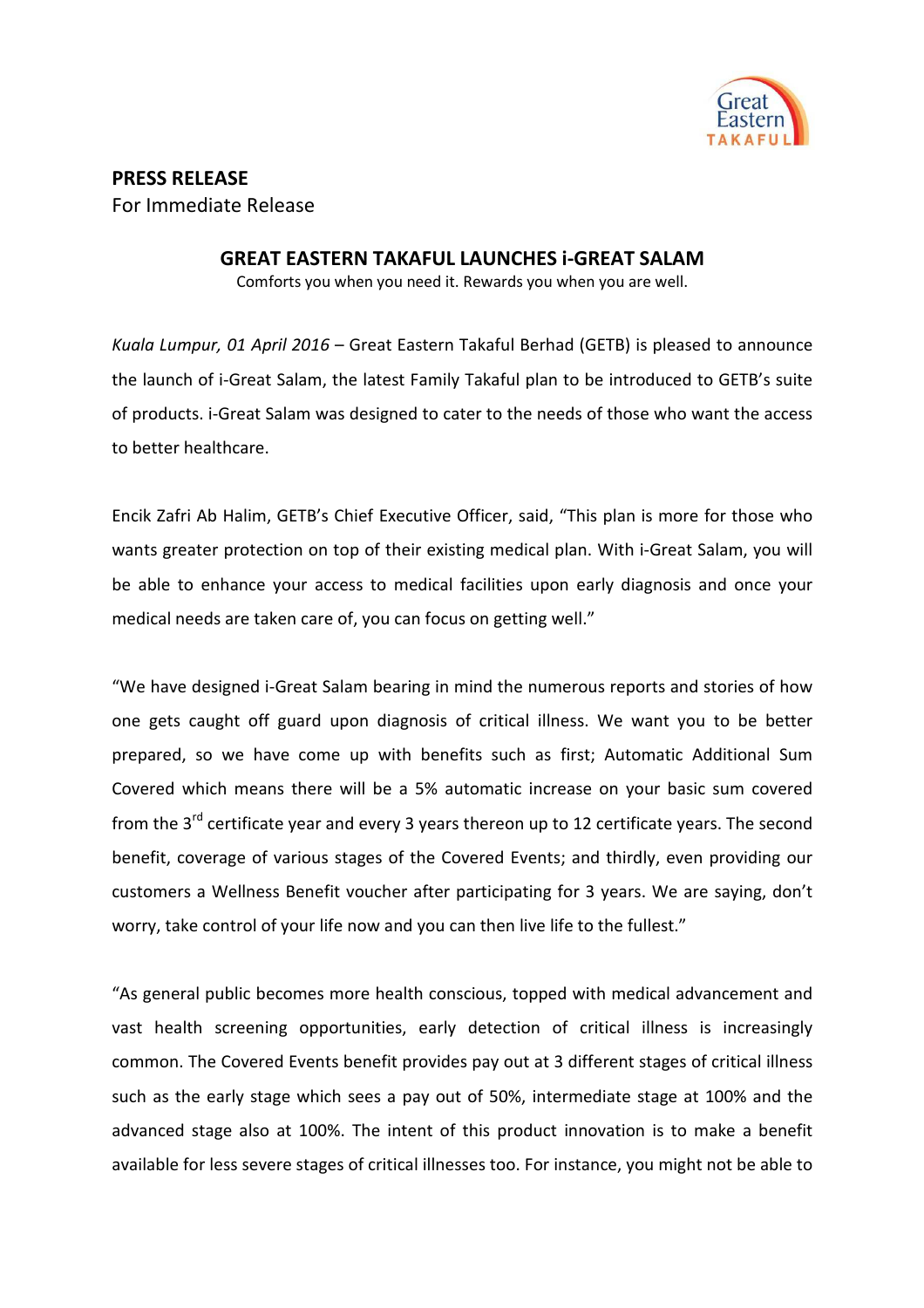claim for removing one kidney under normal critical illness plan, but with i-Great Salam, you are able to do so since the benefit pay out is based on severity level."

Multiple claims can be made under the Covered Events benefit as long as the claims are paid out when the pre-defined conditions are met and the claims pay out are within the sum covered limit. For example, should you be diagnosed with early Parkinson's Disease, you can claim early stages of the illness of up to 50% of your sum covered (inclusive of Additional Sum Covered should your plan be effective for more than 3 years) and later on claim the balance 50% at the intermediate stage when you are diagnosed with moderately severe Parkinson's Disease. You are also able to make early stage claims for two separate illnesses provided they are not of the same event.

Hospital Allowance covers both normal ward and Intensive Care Unit. This benefit sees to it that you receive daily cash for each day admitted in the normal ward and double daily cash benefit should you be warded in the Incentive Care Unit. i-Great Salam is made available to all within the age range of 30 days to 60 years old and coverage up to 85 years old.

"The launch of this product is very significant for GETB as it is the first of many for the 2016 for our distribution channels. We are starting the year with a product designed for our Agency distribution channel and soon after, for our respective Bancatakaful as well as Group Business partners. Don't forget to like our facebook page at www.facebook.com/greateasterntakaful as we will be posting quizzes with the launch of i-Great Salam. We also have many interesting materials posted, some on lifestyle, some on current events and even motivational pieces. For more information on i-Great Salam and our other offerings come visit our newly launched website at www.greateasterntakaful.com" Encik Zafri explained.

For more information on i-Great Salam, please call 1300 13 8338. i-Great Salam brochure is made available via our Takaful Solutions section in our website or alternatively you can also locate your friendly Takaful Advisor that is nearest to you, all through www.greateasterntakaful.com.